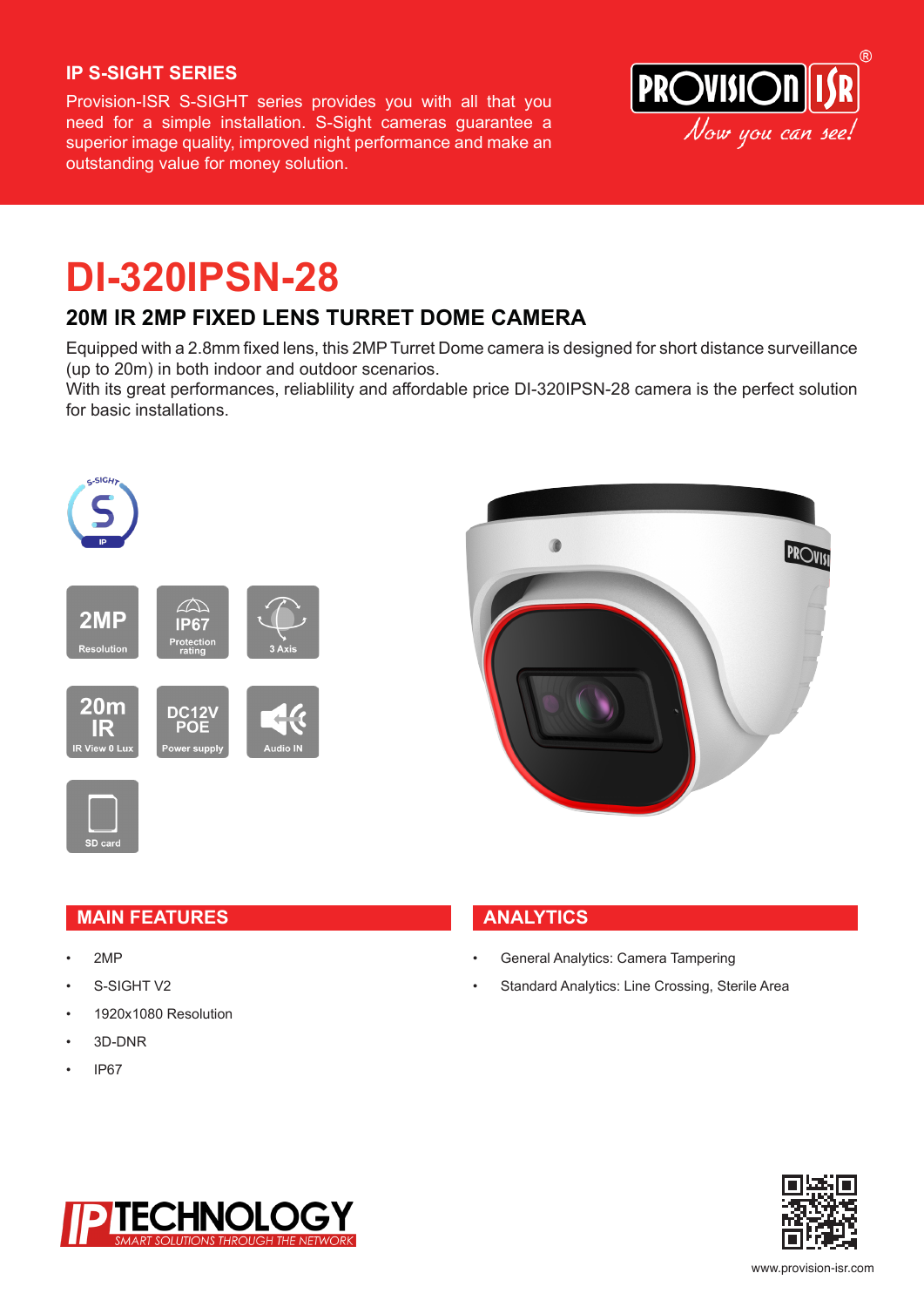# **DI-320IPSN-28**



#### **SPECIFICATIONS**

| Image Sensor              | 1/2.8" CMOS (16:9)                                                                                   |
|---------------------------|------------------------------------------------------------------------------------------------------|
| <b>Effective Pixels</b>   | 1920x1080                                                                                            |
| <b>Electronic Shutter</b> | $1/25s \sim 1/100000s$                                                                               |
| <b>Frame Rate</b>         | 1-25/30FPS                                                                                           |
| Day & Night               | <b>ICR</b>                                                                                           |
| Min. Illumination         | Day: 0.1lux / Night: 0.009lux (@F1.6, AGC On) 0lux with IR on                                        |
| Audio compression         | G.711A/G.711U                                                                                        |
| Communication             | One-way Audio                                                                                        |
| Image Settings            | AWB, AGC Adjustable, Exposure Mode (Auto)<br>Sharpness, Saturation, Brightness & Contrast Adjustable |
| Image Enhancement         | Digital WDR, BLC, HLC, ROI                                                                           |
| Noise Reduction           | 3D-DNR                                                                                               |
| Image Orientation         | Mirror/Flip                                                                                          |
| Privacy Zone              | Yes                                                                                                  |
| <b>Motion Detection</b>   | Yes                                                                                                  |
| Analytics                 | General Analytics: Camera Tampering<br>Standard Analytics: Line Crossing, Sterile Area               |
| Video Compression         | H.265 / H.264 / MJPEG (Sub-Stream Only)                                                              |
| Resolution                | 2MP (1920x1080) / D1 (704x576) / QVGA (480x240) / CIF (352x288)                                      |
| Multi-Stream              | Master Stream: 2MP (1920x1080) / 1MP (1280x720) (1~30fps)<br>Sub-Stream: QVGA/D1/CIF (1~30fps)       |
| <b>Bit rate</b>           | 64Kbps ~ 4Mbps@H.265 / 64Kbps ~ 6Mbps@H.264                                                          |
| Encode Mode               | <b>VBR/CBR</b>                                                                                       |
| Image Quality             | Five levels under VBR; Free adjustment under CBR                                                     |
| <b>IR Distance</b>        | 20m (1 High Power IR LED)                                                                            |
| Lens (Field of View)      | 2.8mm (103.7°)                                                                                       |

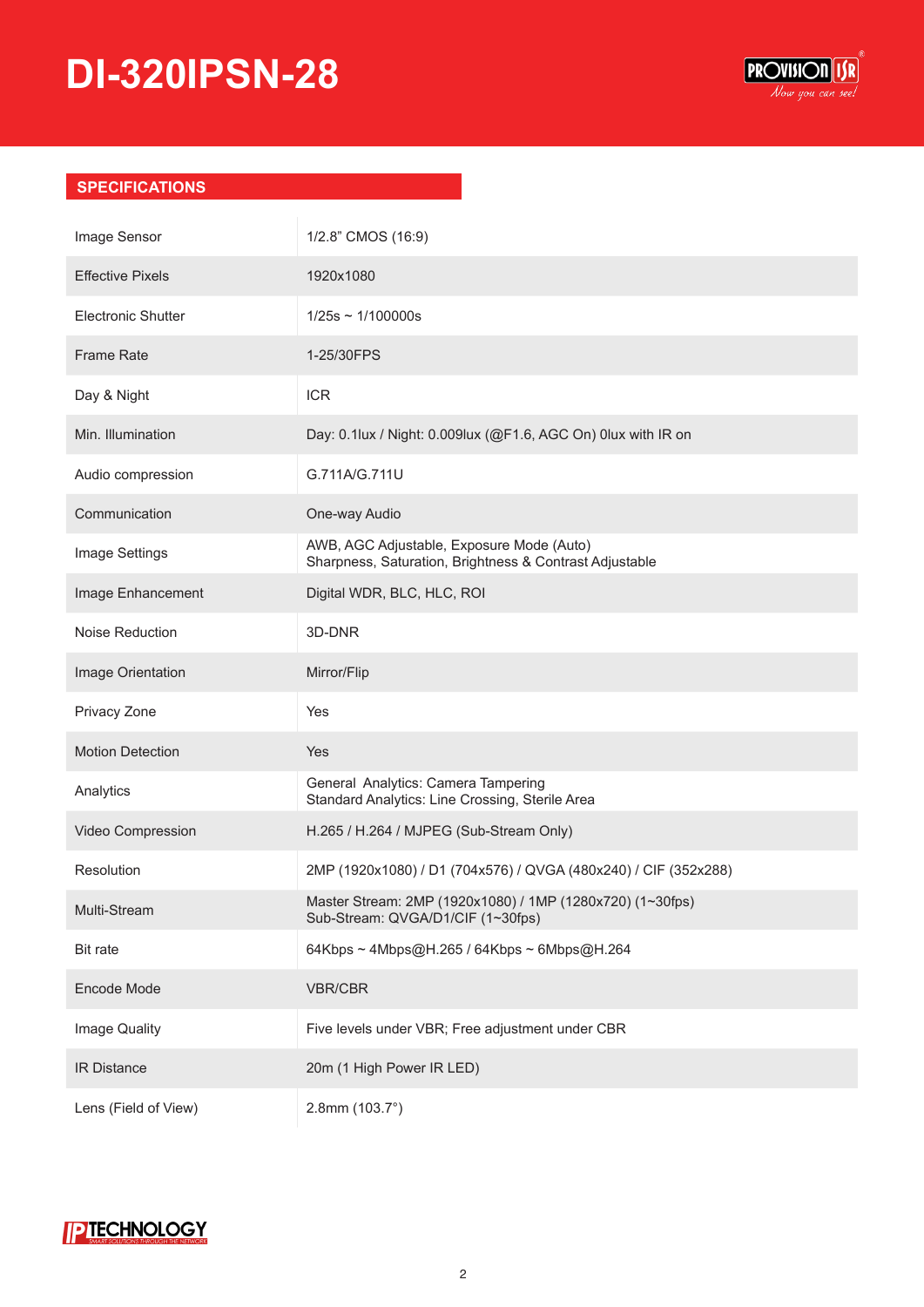# **DI-320IPSN-28**



#### **SPECIFICATIONS**

| Iris                      | <b>Fixed Iris</b>                                                                               |
|---------------------------|-------------------------------------------------------------------------------------------------|
| Lens Mount                | M12 mount                                                                                       |
| <b>Protection Rate</b>    | Water Proof: IP67                                                                               |
| <b>Bracket</b>            | 3-Axis Bracket                                                                                  |
| <b>Dimensions</b>         | Ø97mm×82.6mm                                                                                    |
| Weight (gross)            | ~1450g                                                                                          |
| Network                   | RJ45 (+PoE)                                                                                     |
| Power                     | DC Socket                                                                                       |
| Analog Video Output       | No                                                                                              |
| <b>Audio Connectivity</b> | Built-In Microphone                                                                             |
| SD Card                   | Event/Schedule based Main/Sub-Stream recording (Up to 128Gb)                                    |
| <b>Hard Reset Button</b>  | Yes                                                                                             |
| Alarm                     | No                                                                                              |
| Remote Monitoring         | IE Browsing, CMS Software, Provision Cam2 Mobile App                                            |
| <b>User Access</b>        | Supports simultaneous monitoring for up to 3 users with multi-stream real time<br>transmission  |
| Network Protocol          | IPv4, IPv6, TCP, UDP, DHCP, NTP, DDNS, 802.1X, RTSP, Multicast, UPnP, Email, FTP,<br>HTTPS, QoS |
| <b>ONVIF</b>              | Yes                                                                                             |
| Ethernet                  | 100Mbps                                                                                         |
| PoE                       | Yes                                                                                             |
| Power Supply              | DC12V/~400mA / PoE/~5.2W                                                                        |
| <b>Work Environment</b>   | -30°C~60°C, 10%~90% Humidity                                                                    |
| Junction Box              | PR-JB12IP66 - PR-JB12IP64 - PR-WB-A                                                             |